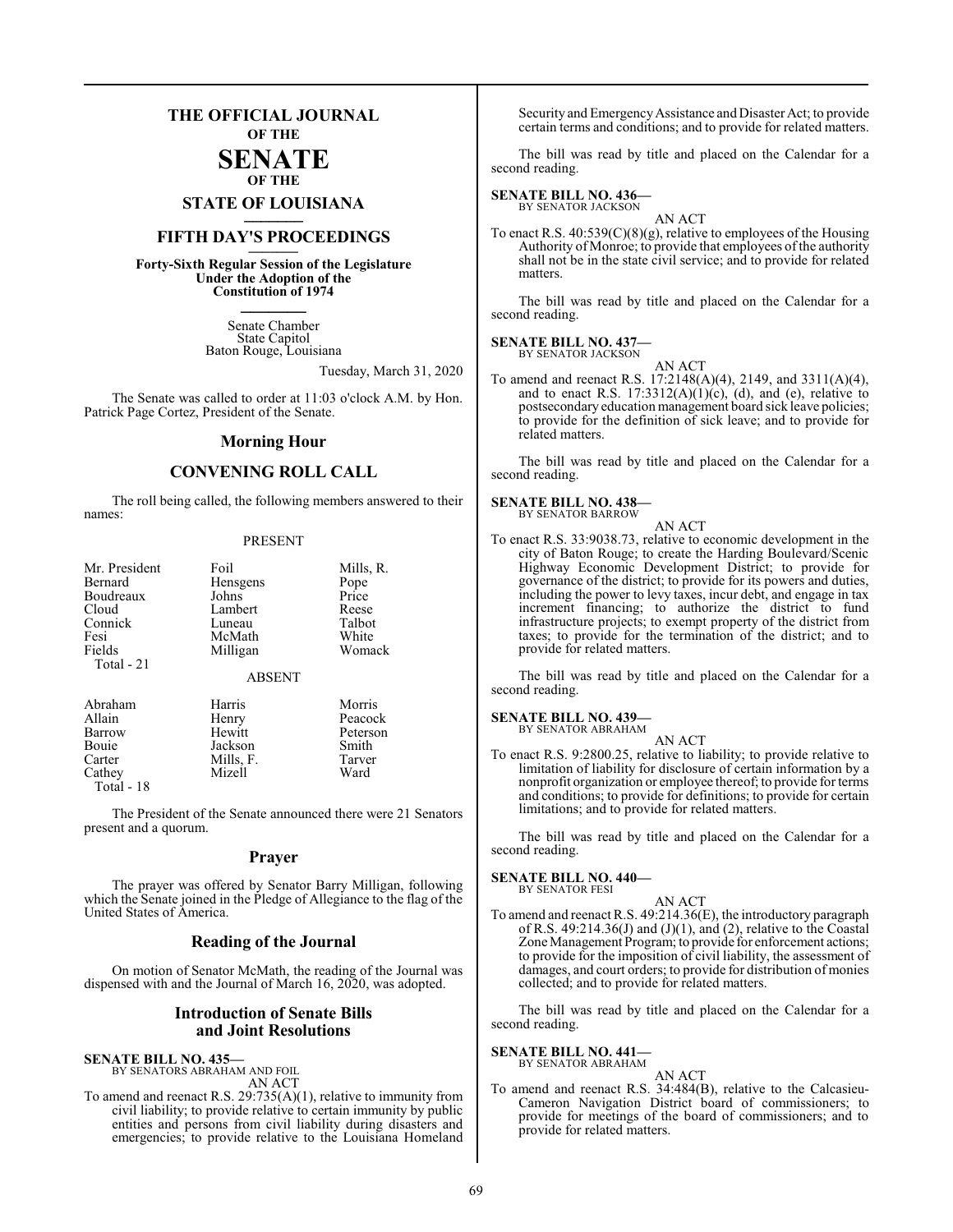# March 31, 2020

### **Page 2 SENATE 5th DAY'S PROCEEDINGS**

The bill was read by title and placed on the Calendar for a second reading.

### **SENATE BILL NO. 442—** BY SENATOR MILLIGAN

AN ACT

To enact R.S. 17:410.1 and 3996(B)(59), relative to school safety; to provide for a traumatic injury response programs in all public schools; to require bleeding control kits; to require employee training relative to traumatic injury response; and to provide for related matters.

The bill was read by title and placed on the Calendar for a second reading.

### **SENATE BILL NO. 443—** BY SENATOR WARD

AN ACT

To enact R.S. 51:1429, relative to advertisements for certain professional services; to provide relative to advertising expenses; to provide relative to unfair trade practices; to provide for penalties; to provide for certain terms and procedures; and to provide for related matters.

The bill was read by title and placed on the Calendar for a second reading.

### **SENATE BILL NO. 444—** BY SENATOR FRED MILLS

AN ACT

To amend and reenact R.S. 11:218(B), (C), (D), and (E), 219, and 220(A) and (B), relative to disability retirement; to provide relative to application and examination procedures; to provide relative to certification of disability; to provide relative to the State Medical Disability Board; to provide relative to continuing eligibility for disability benefits; to provide with respect to medical psychologists; to authorize medical psychologists to certify disability of retirees for disability benefits; to authorize medical psychologists to certify disability of retirees for continuing eligibility for disability benefits; to include medical psychologists on the State Medical Disability Board; to provide for an effective date; and to provide for related matters.

The bill was read by title and placed on the Calendar for a second reading.

### **SENATE BILL NO. 445—** BY SENATOR PEACOCK

AN ACT

To amend and reenact R.S.  $29:771(B)(2)(c)$  and (d) and R.S. 37:1731.1, relative to immunity from civil liability; to provide relative to certain immunity from civil liability for medical personnel and healthcare providers during public health disasters or emergencies; to provide definitions, terms, conditions, and requirements; and to provide for related matters.

The bill was read by title and placed on the Calendar for a second reading.

### **SENATE BILL NO. 446—** BY SENATOR ALLAIN

AN ACT

To amend and reenact R.S. 40:1749.12(7), relative to the Louisiana Underground Utilities and Facilities Damage Prevention Law; to provide for definitions, terms, and conditions; and to provide for related matters.

The bill was read by title and placed on the Calendar for a second reading.

### **SENATE BILL NO. 447—** BY SENATOR ALLAIN

AN ACT

To enact R.S. 30:4(T) and 83(F)(4), relative to the powers and duties of the commissioner of conservation; to provide relative to orphaned wells and certain agreements; to provide terms and conditions; to provide relative to plugging of wells; to provide relative to the Oilfield Site Restoration Commission; and to provide for related matters.

The bill was read by title and placed on the Calendar for a second reading.

### **SENATE BILL NO. 448—**

BY SENATOR BOUDREAUX AND REPRESENTATIVE DUPLESSIS AN ACT

To enact R.S. 49:150.1(I), relative to the State Capitol Complex; to provide for the establishment and maintenance of a monument honoring African-American service members; to provide for the duties of the superintendent of state buildings relative thereto; and to provide for related matters.

The bill was read by title and placed on the Calendar for a second reading.

### **SENATE BILL NO. 449—**

BY SENATOR BOUDREAUX AN ACT

To amend and reenact R.S. 44:4.1(B)(26) and to enact R.S. 40:1272.2, relative to disease control; to require certain reporting by local health authorities of individuals with contagious or infectious disease to first responders; and to provide for related matters.

The bill was read by title and placed on the Calendar for a second reading.

#### **SENATE BILL NO. 450—** BY SENATOR CARTER

AN ACT

To enact R.S. 13:3881(A)(10), relative to exemptions from seizures; to provide an exemption for certain payments received under federal law providingCOVID-19 stimulus and relief; to provide terms and conditions; to provide for related matters.

The bill was read by title and placed on the Calendar for a second reading.

### **SENATE BILL NO. 451—** BY SENATOR FOIL

AN ACT

To amend and reenact R.S.  $4:147.1(D)$  and  $214.1(B)$  and R.S.  $27:438(A)$  and  $(B)(1)$  though  $(3)$  and  $(5)$ , and to enact R.S.  $4:147.1(E)$ , relative to horse racing; to provide for purse supplements and additional or substitute date racing dates due to force majeure; to provide for transfer of racing dates; to provide for distribution of video draw poker device revenues for supplemental purses; and to provide for related matters.

The bill was read by title and placed on the Calendar for a second reading.

### **SENATE BILL NO. 452—**<br>BY SENATOR FOIL

AN ACT

To amend and reenact R.S. 47:9029(A)(3), relative to the lottery; to provide for the amount of gross revenues the Lottery Corporation is to annually transfer to the state treasury; and to provide for related matters.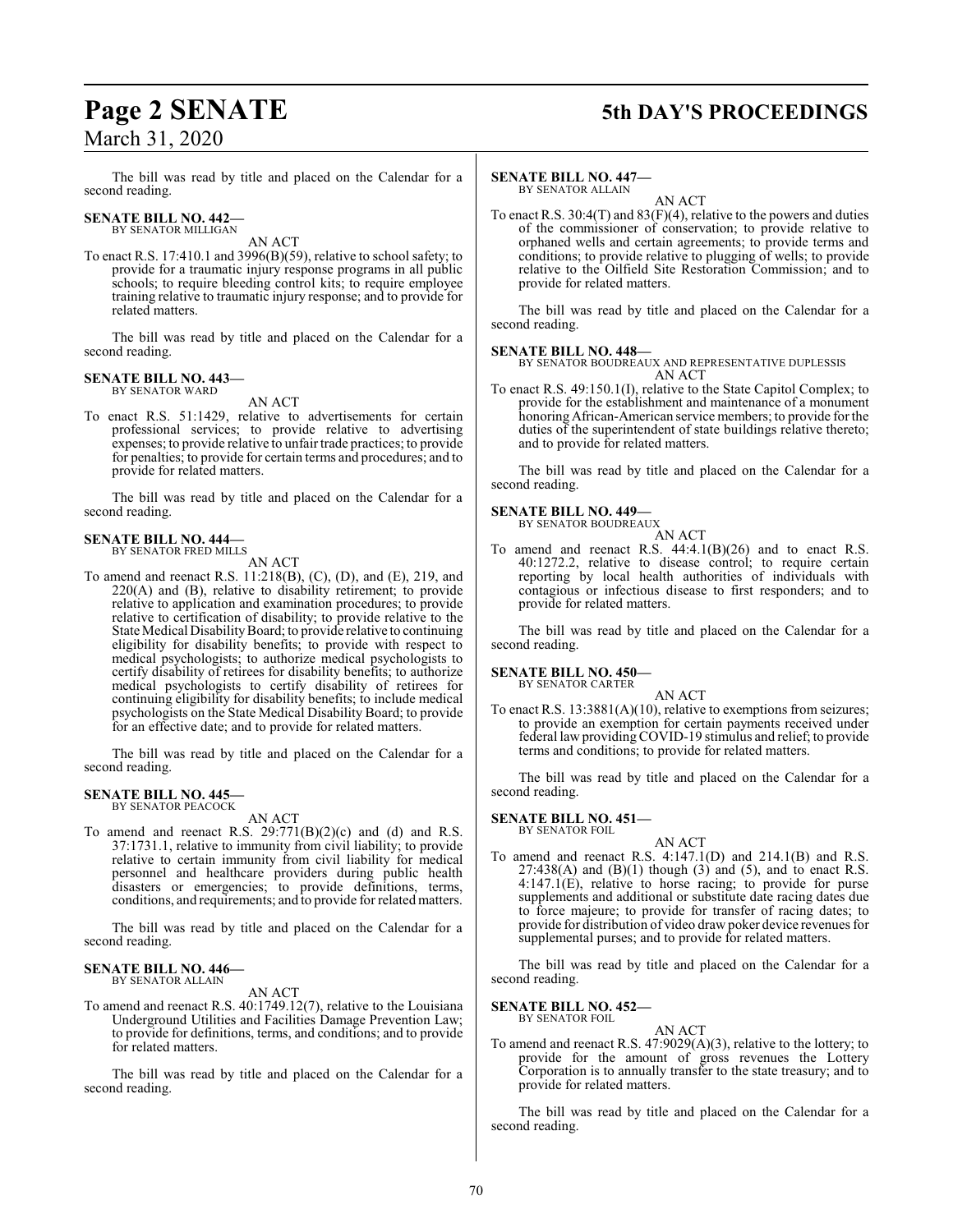## **5th DAY'S PROCEEDINGS Page 3 SENATE**

### **SENATE BILL NO. 453—** BY SENATOR FOIL

AN ACT

To amend and reenact R.S. 51:912.22(8), relative to installation standards for manufactured and modular homes, and to provide for related matters.

The bill was read by title and placed on the Calendar for a second reading.

#### **SENATE BILL NO. 454—** BY SENATOR HENRY

AN ACT

To enact R.S. 9:2800.25, relative to coroners; to provide a duty to warn on certain professionals; to provide for limitation of liability; and to provide for related matters.

The bill was read by title and placed on the Calendar for a second reading.

### **SENATE BILL NO. 455—** BY SENATOR HENRY

AN ACT

To amend and reenact R.S.  $26:351(1)(a)$  and  $(3)(a)$ , and to repeal R.S. 26:351(7), relative to the limitation on size of containers of beverages of high alcohol content; to authorize wholesalers and manufacturers to possess and pack distilled spirits in certain containers; and to provide for related matters.

The bill was read by title and placed on the Calendar for a second reading.

#### **SENATE BILL NO. 456—** BY SENATOR HENSGENS

AN ACT

To amend and reenact R.S. 40:1189.3, relative to rural hospitals; to provide for rural hospitals; to provide for definitions; and to provide for related matters.

The bill was read by title and placed on the Calendar for a second reading.

#### **SENATE BILL NO. 457—** BY SENATOR PRICE

AN ACT

To amend and reenact R.S. 6:311.1(A)(1), relative to powers of attorney; to provide for acceptance of a power of attorney by a financial institution; to make a technical change; to provide for terms, conditions, and procedures; and to provide for related matters.

The bill was read by title and placed on the Calendar for a second reading.

### **SENATE BILL NO. 458—**

BY SENATOR LUNEAU

- AN ACT
- To amend and reenact R.S. 37:2352, 2353(3), and (B), and (C), 2356(B) and (C), 2356.2(B), 2358, the introductory paragraph of R.S.  $37:2359(B)$ ,  $(B)(1)$ , and  $(9)$ ,  $(D)$  through  $(G)$ , and 2360(B), and to enact R.S. 37:2353(A)(8), 2354(F) through (J), and  $\hat{2355(C)}$ , 2356.3(A)(3), 2356.4, and 2359(C)(4) and (H) through (J), relative to the Louisiana State Board of Examiners of Psychologists; to provide definitions; to provide relative to the powers and duties of the board; to provide duties of the executive director; to provide authority to establish an advisory, executive and standing committees; to provide fees for continuing education course, course review, special services, credit cards, and actual administration costs; to provide investigative records are confidential; to provide notice requirements for licensure of psychologist and examinations are determined by the board; to provide notice requirements for a provisional license and specialist in school; to provide for the registration of an assistant to psychologist; to provide for issuing

# March 31, 2020

a license; to provide for the enforcement, procedure for a formal complaint, denial, revocation, or suspension of a license a psychologist, provisional license and specialist in school psychology; and to provide for related matters.

The bill was read by title and placed on the Calendar for a second reading.

#### **SENATE BILL NO. 459—** BY SENATOR REESE

AN ACT

To enact Subpart B-49 of Part IV of Chapter 1 of Title 33 of the Louisiana Revised Statutes of 1950, to be comprised of R.S. 33:130.870 through 130.878 relative to economic development districts; to create the Vernon Parish Economic Development District in Vernon Parish; to provide for the district boundaries, purpose, and governance; to provide relative to powers and duties of the district; and to provide for related matters.

The bill was read by title and placed on the Calendar for a second reading.

### **SENATE BILL NO. 460—**

BY SENATOR REESE

AN ACT To enact Part IV of Chapter 9 of Title 23 of the Louisiana Revised Statues of 1950, to be comprised of R.S. 23:971 through 975, and to repeal R.S. 23:1472(12)(E), relative to employment; to provide for employment status; to provide for flexible working conditions for certain persons; to provide for participation in the flexible work program; and to provide for related matters.

The bill was read by title and placed on the Calendar for a second reading.

**SENATE BILL NO. 461—** BY SENATOR REESE

AN ACT

To amend and reenact R.S. 23:1552(C)(7) and 1553(C), and to enact R.S.  $23:1531(D)$  and  $1533(A)(5)$ , relative to unemployment insurance benefit charges and employer contributions; and to provide for related matters.

The bill was read by title and placed on the Calendar for a second reading.

### **SENATE BILL NO. 462—**

BY SENATOR REESE

AN ACT To amend and reenact R.S. 40:1379.3(W), relative to permits for concealed handguns; to provide for issuance of statewide permits to certain veterans; to define a veteran; and to provide for related matters.

The bill was read by title and placed on the Calendar for a second reading.

### **SENATE BILL NO. 463—** BY SENATOR WARD

AN ACT

To amend and enact the introductory paragraph of R.S. 48:77(B) and to enact R.S. 48:77(C), relative to the dedication of revenues to transportation; to provide forthe deposit into and allowable uses thereof of certain monies into the Transportation Trust Fund,; to provide for an effective date; and to provide for related matters.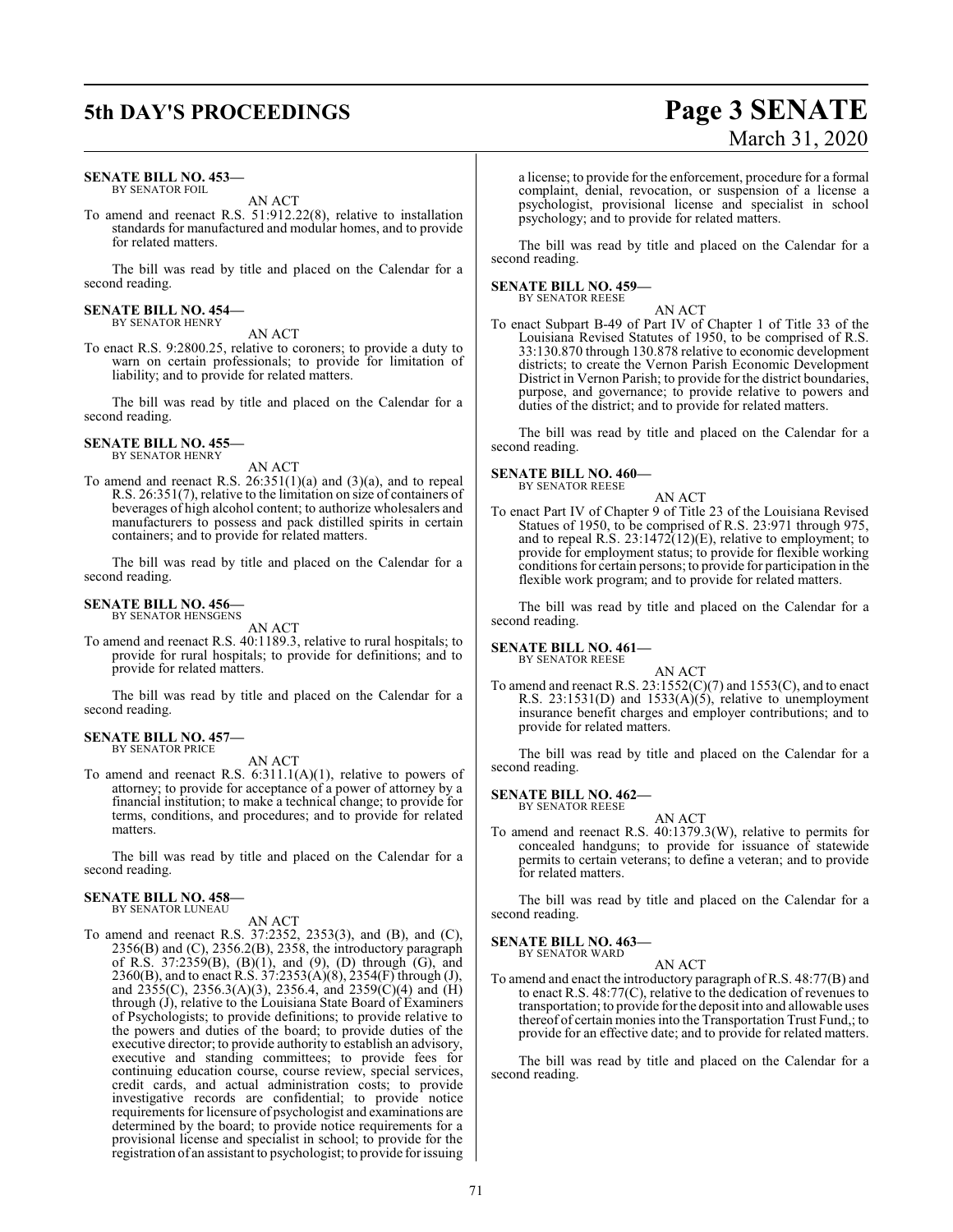### **Page 4 SENATE 5th DAY'S PROCEEDINGS**

### March 31, 2020

### **SENATE BILL NO. 464—** BY SENATOR PEACOCK

AN ACT

To amend and reenact R.S. 37:1272(2) and to enact Part I - C of Chapter 15 of Title 37 of the Louisiana Revised Statutes of 1950, to be comprised of R.S. 37:1310.1, relative to the practice of medicine; to provide for certain qualifications of applicants who wish to practice medicine; to provide for authority to enter into the Interstate Medical Licensure Compact; to provide for enactment of the model language required to participate in the compact; to provide for definitions; to provide for eligibility, application, and renewal process; to provide for a coordinated information system; to provide for investigations and disciplinary actions; to provide for membership, powers, and duties of the Interstate Medical Licensure Compact Commission; to provide for oversight and enforcement of the compact; to provide for withdrawal and dissolution of the compact; to provide for severability; and to provide for related matters.

The bill was read by title and placed on the Calendar for a second reading.

### **SENATE BILL NO. 465—** BY SENATOR MIZELL

AN ACT

To amend and reenact R.S. 17:407.35(C) and 407.65(5) and (7), and to enact Part X-B-1 of Chapter 1 of Title 17 of the Louisiana Revised Statutes of 1950, to be comprised of R.S. 17:407.55.1 through 407.55.15, relative to "Early Learning Home Centers"; to provide for definitions, licensure requirements, licensure exemptions, and licensure rules; to provide for inspection of centers; and to provide for related matters.

The bill was read by title and placed on the Calendar for a second reading.

#### **SENATE BILL NO. 466—** BY SENATOR HEWITT

AN ACT

To amend and reenact R.S. 42:12(A) and 13(A) and to enact R.S. 42:14(E), relative to meetings by public bodies; to provide for teleconferencing by public bodies in times of catastrophe; to provide requirements for holding a meeting by teleconference; and to provide for related matters.

The bill was read by title and placed on the Calendar for a second reading.

#### **SENATE BILL NO. 467—** BY SENATOR WARD

AN ACT

To amend and reenact R.S. 47:1907(A)(1), and to enact R.S. 47:1907(L), relative to assessors; to authorize assessors to increase their compensation up to five percent annually for four calendar years; and to provide for related matters.

The bill was read by title and placed on the Calendar for a second reading.

### **SENATE BILL NO. 468—** BY SENATOR MORRIS

AN ACT

To amend and reenact R.S. 6:121(A) and 121.6(A) and R.S. 51:710(A)(1), relative to the office of financial institutions; and to provide for related matters.

The bill was read by title and placed on the Calendar for a second reading.

### **SENATE BILL NO. 469—** BY SENATOR JOHNS

AN ACT

To enact R.S. 37:23.4, relative to professional and occupational licensing boards and commissions; to provide relative to the administration of regulations during an emergency; to provide relative to the regulation of persons by boards and commissions when impacted by an emergency; to prohibit certain actions; to provide for terms, conditions, effects, and procedures; and to provide for related matters.

The bill was read by title and placed on the Calendar for a second reading.

**SENATE BILL NO. 470—** BY SENATOR MORRIS

AN ACT

To amend and reenact R.S. 32:1270.23(A)(5) and (B)(6), relative to recreational vehicles, to provide with respect to warranty agreements involving recreational vehicle transfers; to provide for the rejection of claims; and to provide for related matters.

The bill was read by title and placed on the Calendar for a second reading.

### **SENATE BILL NO. 471—**

- BY SENATOR ROBERT MILLS AND REPRESENTATIVE MCFARLAND AN ACT
- To enact R.S. 3:21 and Part III-A of Chapter 28 of Title 3 of the Louisiana Revised Statutes to 1950, to be comprised of R.S. 3:4331 through 4341, relative to forestry; to provide for the Louisiana Timber Transportation and Safety Act; to provide for legislative intent; to provide for definitions; to provide for exclusivity of remedy; to provide for limitation on recovery; to provide for medical care and related benefits; to provide for lost wages; to provide for attorney fees; to provide for the Louisiana Timber Transportation and Safety Fund; to provide for investment of the moneys in the fund; to provide for an annual surcharge; to provide for qualifications and requirements for participation in the fund; to provide for liability insurance coverage; to provide for self-insured funds; to provide for duties of insurers and insurance agents; to provide for the filing of a claim; to provide for mediation; to provide for expedited mediation; to provide for mediators; to provide for the payment of mediators; to provide for settlement offers; to provide for the Louisiana Timber Transportation and Safety Oversight Board; to provide for safety educational programs; and to provide for related matters.

The bill was read by title and placed on the Calendar for a second reading.

### **SENATE BILL NO. 472—**

BY SENATOR LUNEAU

AN ACT To enact Chapter 10 of Title 35 of the Louisiana Revised Statutes of 1950, to be comprised of R.S. 35:621 through 630, relative to notaries public and commissioners; to provide relative to notarial acts; to authorize certain electronic notarial acts; to authorize a notary public to perform an electronic notarial act under certain circumstances; to provide certain terms, definitions, conditions, requirements, procedures, and effects; and to provide for related matters.

The bill was read by title and placed on the Calendar for a second reading.

#### **SENATE BILL NO. 473—** BY SENATOR JOHNS

AN ACT

To amend and reenact R.S. 26:241(15) and to enact R.S. 26:271.5, relative to permits for dealers in beverages of low alcoholic contents; to provide for manufacturers or brewers; to provide for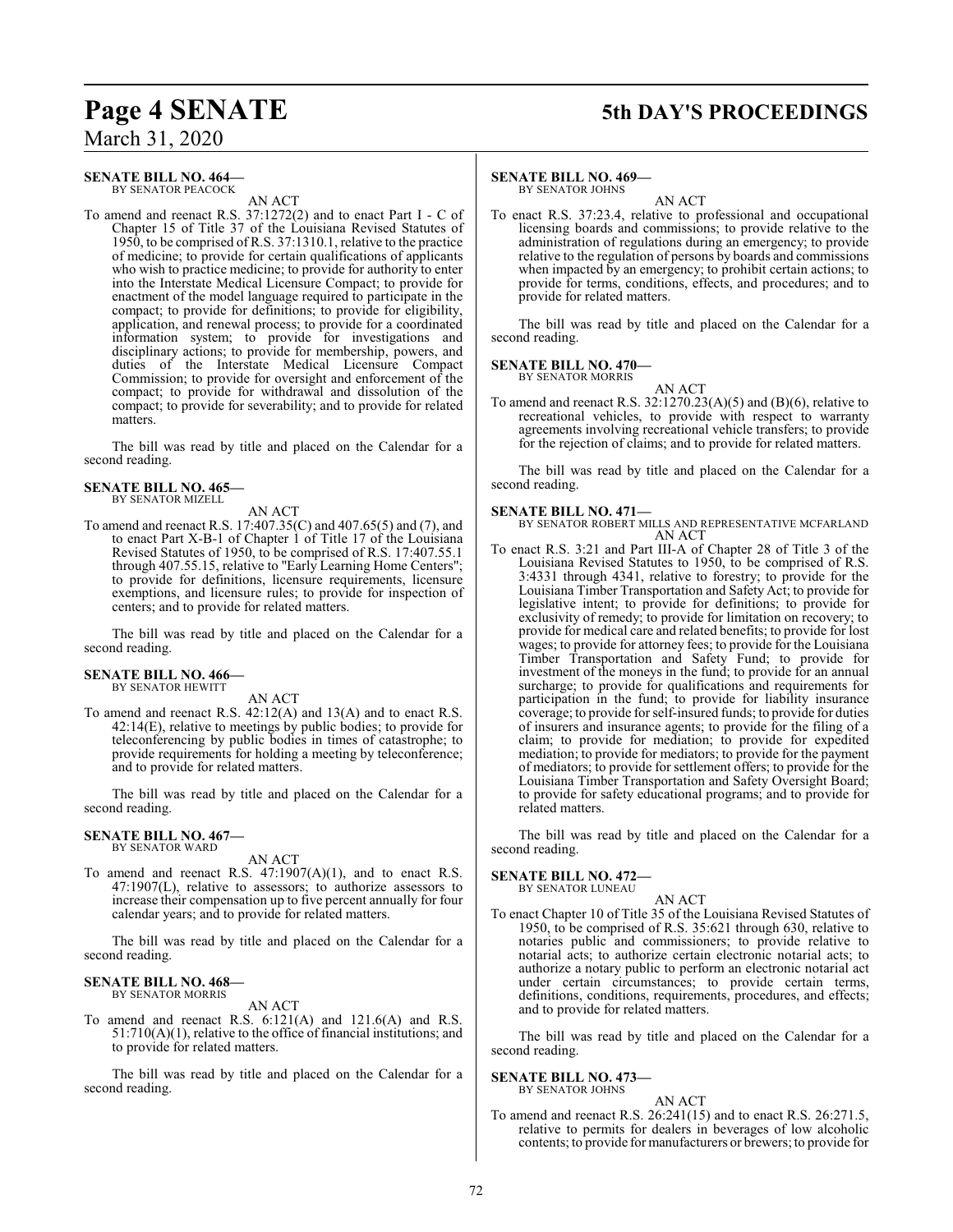## **5th DAY'S PROCEEDINGS Page 5 SENATE**

# March 31, 2020

permits; to transfer beer for resale; and to provide for related matters.

The bill was read by title and placed on the Calendar for a second reading.

**SENATE BILL NO. 474—** BY SENATOR JOHNS

AN ACT

To enact R.S. 47:463.209, relative to motor vehicle special prestige license plate; to provide for the establishment of the "Utility Lineman" special prestige license plate; to provide for creation, issuance, design, fees, distribution, and rule promulgation applicable to such license plates; and to provide for related matters.

The bill was read by title and placed on the Calendar for a second reading.

**SENATE BILL NO. 475—** BY SENATOR WOMACK

AN ACT

To enact R.S. 23:1031.2, relative to workers' compensation; to provide coverage for essential workers of the COVID-19 pandemic; and to provide for related matters.

The bill was read by title and placed on the Calendar for a second reading.

### **SENATE BILL NO. 476—** BY SENATOR WARD

AN ACT

To enact Chapter 61 of Title 51 of the Louisiana Revised Statutes of 1950, to be comprised of R.S. 51:3211 through 3214, relative to an online marketplace; to provide for identification of certain sellers on an online marketplace; to require disclosure of certain information; to provide relative to certain consumer products offered for sale on an online marketplace; to provide for unfair or deceptive trade practices and acts; to provide for certain terms, requirements, conditions, and procedures; and to provide for related matters.

The bill was read by title and placed on the Calendar for a second reading.

### **SENATE BILL NO. 477—** BY SENATOR WARD

AN ACT

To enact R.S. 22:1272 and 1273, relative to property insurance; to require insurers to cover certain claims related to business interruption; to provide for required notice; and to provide for related matters.

The bill was read by title and placed on the Calendar for a second reading.

### **SENATE BILL NO. 478—** BY SENATOR FIELDS

AN ACT

To enact R.S. 33:172.4, relative to annexation of property by municipalities; to provide for annexation of property by the city of Baton rouge; and to provide for related matters.

The bill was read by title and placed on the Calendar for a second reading.

### **SENATE BILL NO. 479—** BY SENATOR FRED MILLS

AN ACT

To amend and reenact R.S. 14:63(D), relative to trespass; to provide relative to the crime of trespass; to provide for an affirmative defense to the crime when engaged in certain activity; to provide terms and conditions; and to provide for related matters.

The bill was read by title and placed on the Calendar for a second reading.

#### **SENATE BILL NO. 480—** BY SENATOR ABRAHAM

AN ACT

To enact R.S. 22:883(C)(8) and (9), relative to stop loss insurance; to provide for guaranteed renewability; to provide for rate increase limits for certain groups; and to provide for related matters.

The bill was read by title and placed on the Calendar for a second reading.

### **SENATE BILL NO. 481—** BY SENATOR FIELDS

AN ACT

To enact R.S. 17:8, 3351(M), and Part IV-A of Chapter 50 of the Louisiana Revised Statutes of 1950, to be comprised of R.S. 17:5111, relative to elementary, secondary, and postsecondary education; to provide relative to students impacted as a consequence of the public health emergency declared by the governor on March 11, 2020, in response to COVID-19; to provide with respect to the applicability of certain statutes related to the provision and conduct of elementary and secondary education; to provide relative to the powers and duties of postsecondary management boards; to provide for waivers and exceptions to certain program requirements and conditions for Taylor Opportunity Program for Students' awards; and to provide for related matters.

The bill was read by title and placed on the Calendar for a second reading.

#### **SENATE BILL NO. 482—** BY SENATOR MIZELL

AN ACT

To enact Chapter 18-A of Title 40 of the Louisiana Revised Statutes of 1950, to be comprised of R.S. 40:2411, and R.S. 44:4(59), relative to public health and safety; to provide for the Peace Officer and Public Safety Personnel Peer Support and Mental Health and Wellness Act; to provide definitions; to provide relative to legislative intent; to provide penalties for violation of the Act; to exempt records relating to peace officer and public safety personnel peer support programs and sessions from public access; and to provide for related matters.

The bill was read by title and placed on the Calendar for a second reading.

### **SENATE BILL NO. 483—** BY SENATOR FRED MILLS

AN ACT

To enact R.S. 40:2183(C), relative to the licensure of hospice providers, to provide for recommendation by the Palliative Care Interdisciplinary Advisory Council; to provide for approval by the Centers for Medicare and Medicaid Services; to provide for minimum standards; to provide for rulemaking; and to provide for related matters.

The bill was read by title and placed on the Calendar for a second reading.

### **SENATE BILL NO. 484—**

BY SENATOR ROBERT MILLS AN ACT

To enact R.S. 11:710(A)(4)(c), relative to reemployment of retired teachers; to provide for definitions; to provide relative to critical shortages; to provide for an effective date; and to provide for related matters.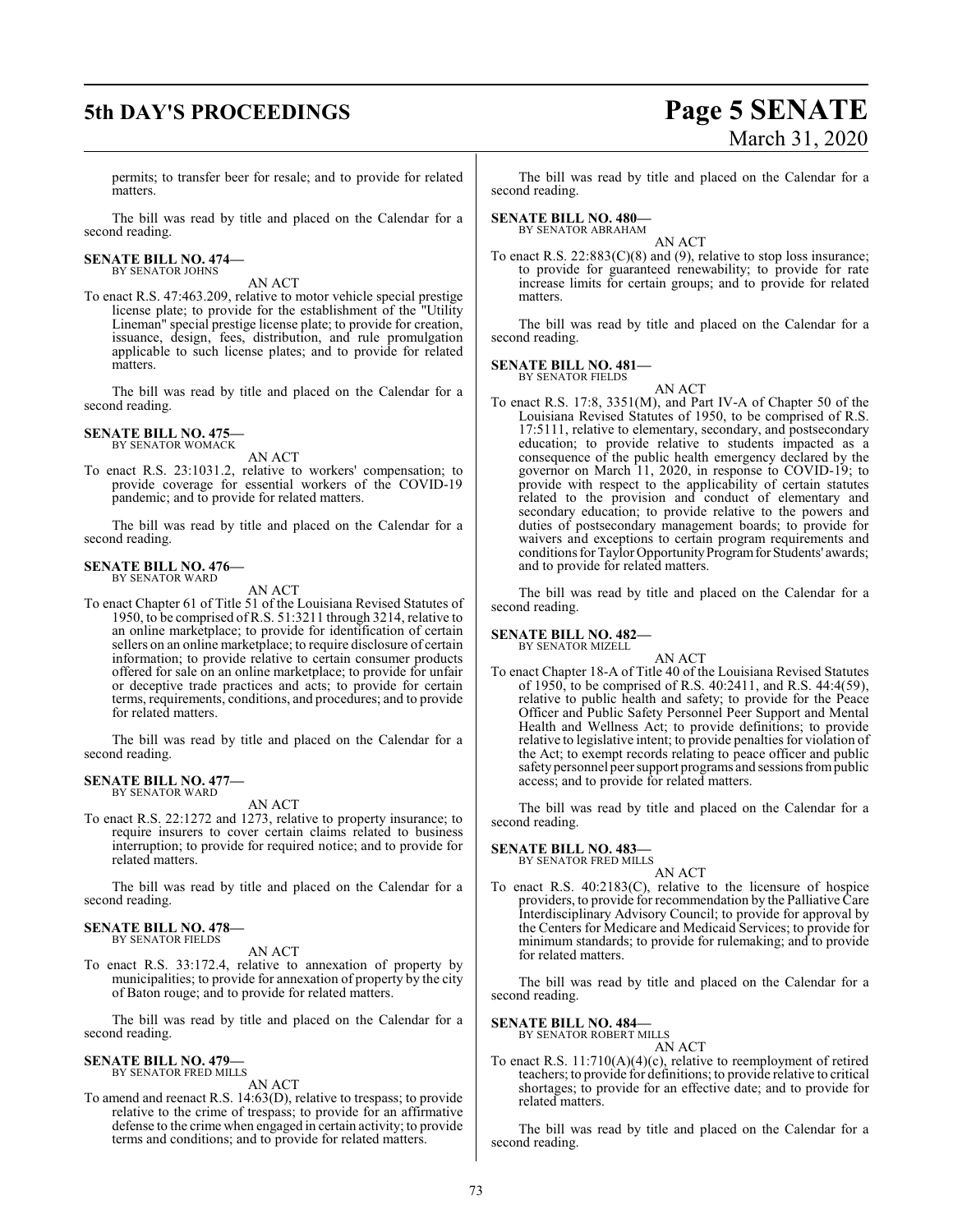## **Page 6 SENATE 5th DAY'S PROCEEDINGS**

### March 31, 2020

### **SENATE BILL NO. 485—** BY SENATOR HEWITT

AN ACT

To enact Part VI of Chapter 10 of Title 46 of the Louisiana Revised Statutes of 1950, to be comprised of R.S. 46:1098.1 through 1098.12, relative to the St. Tammany Parish Hospital Service District No. 2; to provide for governance; to provide for the board of commissioners nominating committee and appointing authority; to provide for powers, duties, and responsibilities; to provide for taxing and bonding authority; and to provide for related matters.

The bill was read by title and placed on the Calendar for a second reading.

## **SENATE BILL NO. 486—** BY SENATOR BARROW

AN ACT

To amend and reenact R.S. 18:1301, 1302(2) and (6), 1303(A), 1305,  $1306(A)(1)$  and  $(4)$ ,  $(B)(1)$  and  $(2)$ ,  $(C)$ ,  $(D)$ , the introductory paragraph of  $(E)(1)$  and  $(2)(a)$ ,  $1307(A)$  and  $(D)$  through (H), 1307.1, 1307.2, and 1308(A)(1)(a), (c)(i), and (d)(i) and (2)(a) and (g), 1308.1(Section heading), 1308.2, 1309(F)(3) and (H),  $1310(A)$ , (B)(2) and (3), and (C)(1),  $1311(A)(1)$  and (2), (B), (C), (D)(1), (2), (4)(a), and (5)(a) and (c), and (E), and 1319 and to repeal R.S. 18:1303(B) through (L) and 1307(I), relative to voting; to provide for the distribution of vote by mail ballots; to provide for an application for vote bymail ballot; and to provide for related matters.

The bill was read by title and placed on the Calendar for a second reading.

### **SENATE BILL NO. 487—** BY SENATOR ALLAIN

AN ACT

To amend and reenact R.S. 39:101(A)(1)(b), relative to capital outlay; to provide with respect to applications for capital outlay budget requests; to provide for which projects are required to reapply annually; to provide for an effective date; and to provide for related matters.

The bill was read by title and placed on the Calendar for a second reading.

### **SENATE BILL NO. 488—** BY SENATOR ABRAHAM

AN ACT

To enact R.S. 37:1233, relative to pharmacies; to prohibit corporations that own and operate multiple pharmacies from implementing policies and procedures that restrict the quantity of controlled substances dispensed or restrict the prescriber; to provide for an exception; to prohibit retaliation; to provide for a civil penalty; and to provide for related matters.

The bill was read by title and placed on the Calendar for a second reading.

#### **SENATE BILL NO. 489—** BY SENATOR MCMATH

AN ACT

To enact R.S. 37:1739, to limit the liability of governmental entities which require employees to work during a declared state of emergency; and to provide for related matters.

The bill was read by title and placed on the Calendar for a second reading.

### **SENATE BILL NO. 490—**

BY SENATORS LAMBERT, FOIL, PRICE, SMITH AND WARD AN ACT

To enact R.S. 36:4(CC), the introductory paragraph to R.S. 49:214.36(J) and Part II-A of Chapter of Title 49 of the Louisiana Revised Statutes of 1950, to be comprised of

49:214.51 through 214.54, relative to the Louisiana Coastal Zone Management Program; to provide for definitions; to create the Louisiana Coastal Zone Recovery Authority and its board of directors; to provide for membership of the board; to provide for definitions, terms, quorum requirements, and meetings; to provide for powers and duties; to create and provide for the Louisiana Coastal Zone Recovery Fund; and to provide for related matters.

The bill was read by title and placed on the Calendar for a second reading.

### **SENATE BILL NO. 491—** BY SENATOR HEWITT

AN ACT

To amend and reenact R.S. 29:735.1(A) and to enact R.S. 29:735.2, to provide for limitation of liability for rendering disaster relief or recovery equipment or services during a declared state of emergency; and to provide for related matters.

The bill was read by title and placed on the Calendar for a second reading.

### **SENATE BILL NO. 492—** BY SENATOR CATHEY

AN ACT

To enact R.S. 40:1730.21.1, relative to the state uniformconstruction code; to provide for the state regulation of natural gas utility service; and to provide for related matters.

The bill was read by title and placed on the Calendar for a second reading.

### **SENATE BILL NO. 493—** BY SENATOR CARTER

AN ACT

To amend and reenact R.S. 3:1482(A)(1) and to enact R.S. 3:1485, relative to industrial hemp-derived cannabidiol products; to clarify process or selling prohibitions; to enact civil penalties; and to provide for related matters.

The bill was read by title and placed on the Calendar for a second reading.

### **SENATE BILL NO. 494—** BY SENATOR CARTER

AN ACT

To amend and reenact R.S. 22:1077(A), (B), and  $(F)(1)$  and R.S. 1077(B) and F(1) as amended by Act 119 of the 2019 Regular Session, relative to reconstructive surgery following mastectomies; to provide with respect to contralateral prophylactic mastectomies; and to provide for related matters.

The bill was read by title and placed on the Calendar for a second reading.

### **SENATE BILL NO. 495—** BY SENATOR CARTER

AN ACT

To enact R.S. 22:1272, relative to property insurance; to create the Business Compensation Fund; to provide for participation and funding; to provide for eligibility for and computation of payments from the fund; to provide for dispute resolution and rulemaking; to provide terms, conditions, and procedures; to provide for an effective date; and to provide for related matters.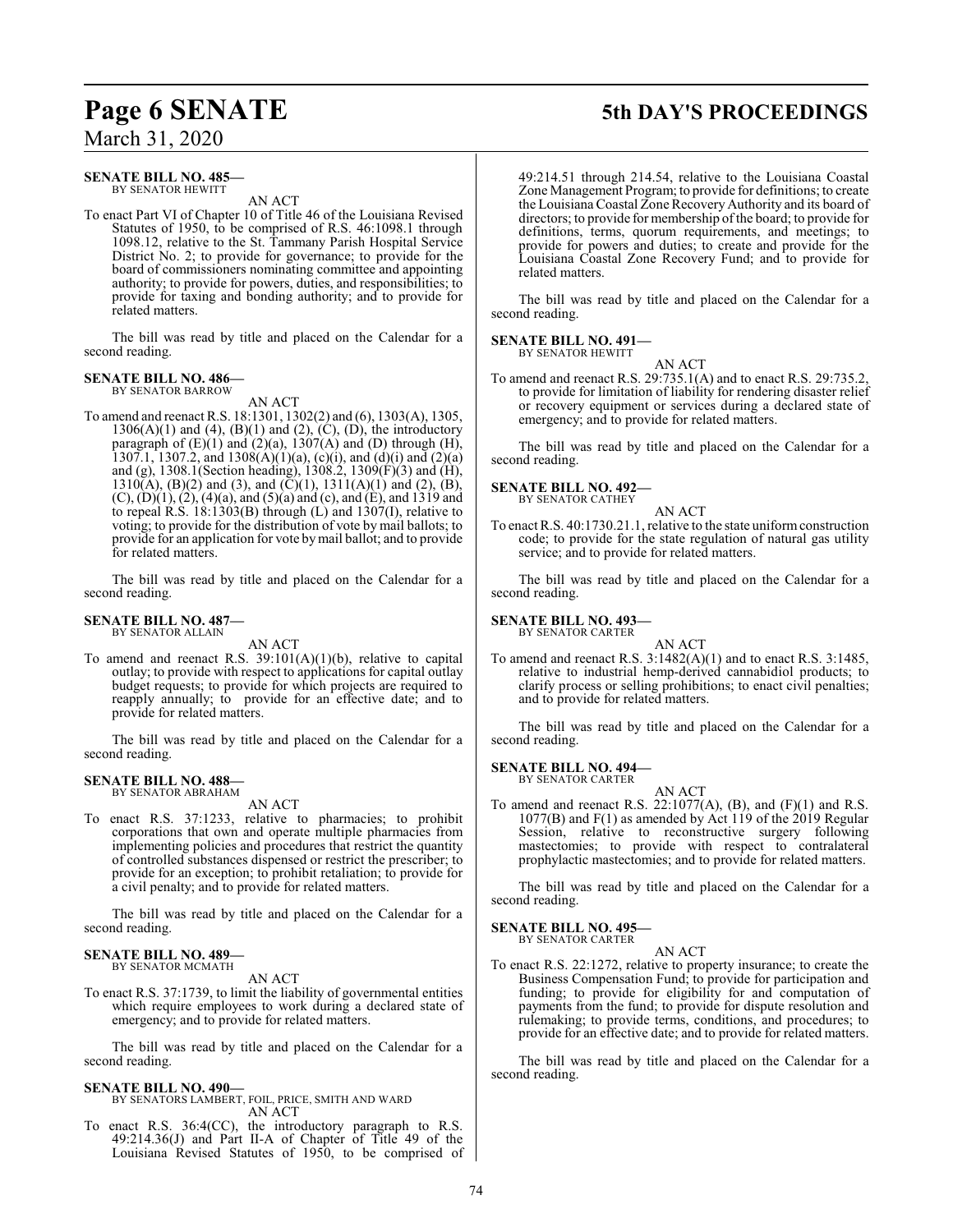# **5th DAY'S PROCEEDINGS Page 7 SENATE**

# March 31, 2020

### **SENATE BILL NO. 496—**

BY SENATORS BOUDREAUX AND MILLIGAN AN ACT

To enact R.S. 17:1916, relative to schools; to establish and provide for the Purple Star School Award Program; to provide for the designation of schools that take certain action to assist militaryconnected students and families; and to provide for related matters.

The bill was read by title and placed on the Calendar for a second reading.

### **SENATE BILL NO. 497—** BY SENATOR BARROW

AN ACT

To enact R.S. 18:1308(D), relative to absentee by mail voting; to provide for the ability to rescind an absentee by mail ballot in the event of a declared emergency; to provide for appropriate rules and materials; and to provide for related matters.

The bill was read by title and placed on the Calendar for a second reading.

### **SENATE BILL NO. 498—** BY SENATOR ALLAIN

AN ACT

To amend and reenact R.S. 47:1514, relative to tax filing and payment extensions; to authorize the secretary ofthe Department of Revenue to extend the time to file and pay taxes when there is a disaster declaration; to authorize the secretary to suspend the accrual of interest in certain circumstances; to provide for an effective date; and to provide for related matters.

The bill was read by title and placed on the Calendar for a second reading.

### **SENATE BILL NO. 499—**

BY SENATOR CONNICK

AN ACT

To enact Chapter 5 of Title 9 of Code Title XI of Code Book III of the Louisiana Revised Statutes of 1950, to be comprised of R.S. 9:3500.1, R.S. 12:1705, and Part V-B of Title 51 of the Louisiana Revised Statutes of 1950, to be comprised of R.S. 51:201, relative to corporations and associations; to provide relative to the regulation of business entities by the secretary of state when impacted by disaster and emergency; to provide for the wavier, suspension, or delay of certain requirements; to provide certain terms, conditions, procedures, requirements, activities, definitions, and effects; and to provide for related matters.

The bill was read by title and placed on the Calendar for a second reading.

### **SENATE BILL NO. 500—** BY SENATOR CONNICK

AN ACT

To enact R.S. 36:104.2, relative to state agencies; to provide relative to the administration and regulation of state agencies during an emergency; to provide for terms, conditions, procedures, requirements, and effects; and to provide for related matters.

The bill was read by title and placed on the Calendar for a second reading.

### **SENATE BILL NO. 501—** BY SENATOR CONNICK

AN ACT

To amend and reenact R.S. 40:1046(G), relative to the licensure of therapeutic marijuana dispensing pharmacies; to repeal the limitation on the number of licenses issued; to provide for an effective date; and to provide for related matters.

The bill was read by title and placed on the Calendar for a second reading.

### **SENATE BILL NO. 502—**

BY SENATOR CONNICK

AN ACT To enact R.S. 38:2212.1(C)(3) and (4), relative to letting of contracts for the purchase of concrete; to provide for solicitation specifications for the purchase of concrete; to provide for definitions; to provide for the regulations and implementations for the purchase of concrete; and to provide for related matters.

The bill was read by title and placed on the Calendar for a second reading.

### **SENATE BILL NO. 503—** BY SENATOR WHITE

AN ACT

To enact R.S. 39:82.2, relative to appropriations; to provide relative to the deadline to withdraw appropriations from the preceding year against which bona fide liabilities existed as of the last day of the fiscal year; to provide for the suspension of laws; and to provide for related matters.

The bill was read by title and placed on the Calendar for a second reading.

# **SENATE BILL NO. 504—** BY SENATOR SMITH

AN ACT

To amend and reenact R.S. 18:1301, 1302(2) and (6), 1303(A), 1305,  $1306(A)(1)$  and  $(4)$ ,  $(B)(1)$  and  $(2)$ ,  $(C)$ ,  $(D)$ , the introductory paragraph of  $(E)(1)$  and  $(2)(a)$ ,  $1307(A)$  and  $(D)$  through  $(H)$ , 1307.1, 1307.2, and 1308(A)(1)(a), (c)(i), and (d)(i) and (2)(a) and (g), 1308.1(Section heading), 1308.2, 1309(F)(3) and (H),  $1310(A), (B)(2)$  and (3), and (C)(1),  $1311(A)(1)$  and (2), (B),  $(C)$ ,  $(D)(1)$ ,  $(2)$ ,  $(4)(a)$ , and  $(5)(a)$  and  $(c)$ , and  $(\hat{E})$ , and  $1319$  and to repeal R.S. 18:1303(B) through (L) and 1307(I), relative to voting; relative to the distribution of vote by mail ballots; relative to application for vote by mail ballot; and to provide for related matters.

The bill was read by title and placed on the Calendar for a second reading.

### **SENATE BILL NO. 505—** BY SENATOR SMITH

AN ACT To amend and reenact Code of Criminal Procedure Art. 320(G), (H) and (J), and Art.321(C)(5) and (6), R.S. 14:79(A)(3)(c) and (E), R.S. 15:574.4.2(A)(5), and R.S. 46:1846(A) and (C), to enact Code of Criminal Procedure Art. 320(L) and R.S. 15:574.2(A)(6), relative to protective orders; provides for domestic offenses, stalking, and sex offenses; provides for uniform abuse prevention orders; provides for types of bail; provides for violation of protective orders; provides for decisions of committee on parole; prohibits communication between offender and victim; provides for exceptions; makes technical corrections; and to provide for related matters.

The bill was read by title and placed on the Calendar for a second reading.

### **SENATE BILL NO. 506—** BY SENATOR BARROW

AN ACT

To enact R.S. 22:49, relative to property insurance; to require insurance policies to cover disinfecting fumigation costs of the insured property where a person with a positive diagnosis for COVID-19 resides or works; and to provide for related matters.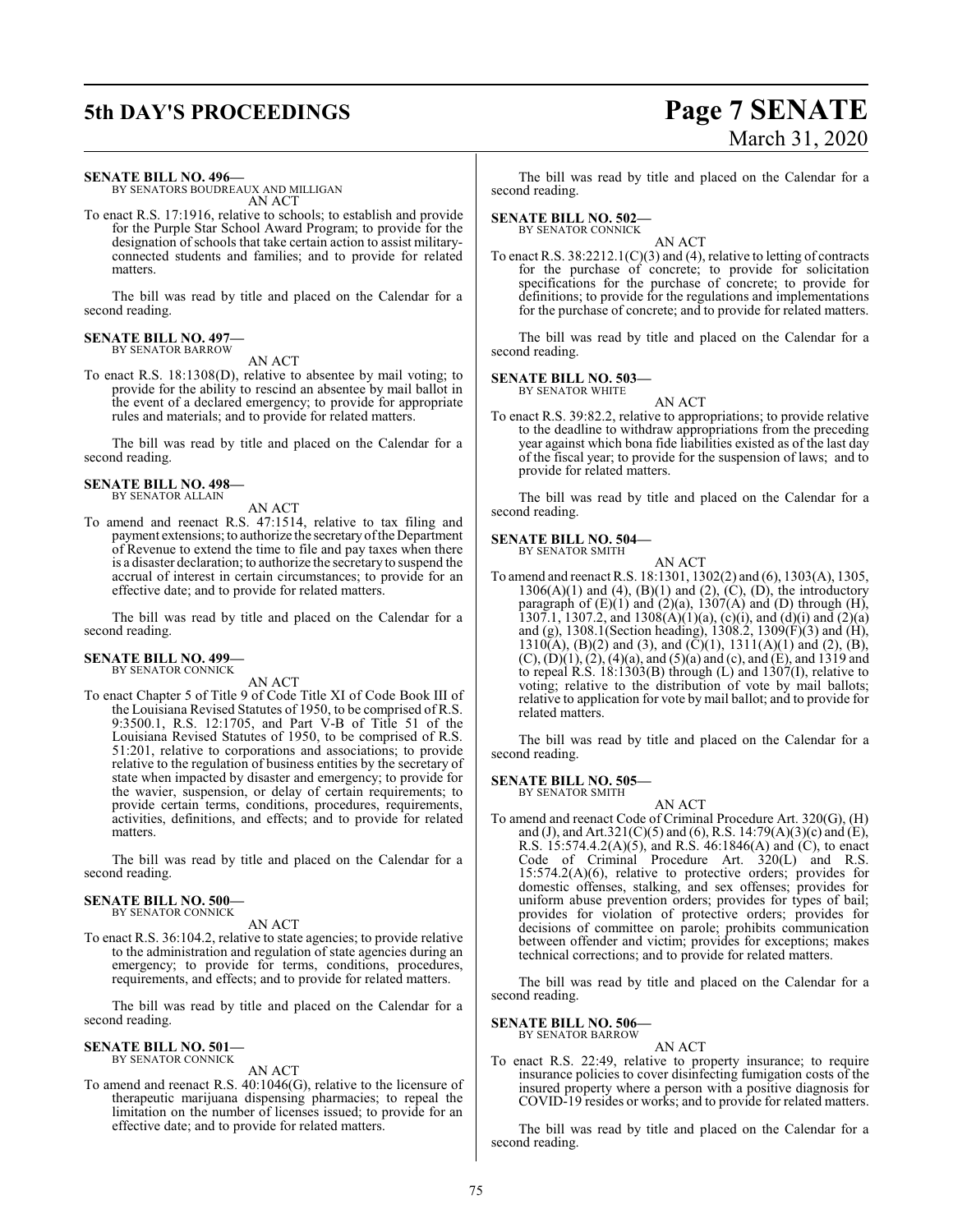### March 31, 2020

### **SENATE BILL NO. 507—** BY SENATOR WHITE

AN ACT

To amend and reenact R.S. 29:724(E), relative to a declared public health or state of emergency; to provide for additional penalties for certain person; and to provide for related matters.

The bill was read by title and placed on the Calendar for a second reading.

### **SENATE BILL NO. 508—**

BY SENATOR MCMATH AN ACT

To enact R.S. 37:1739, to limit the liability of restaurants during a declared state of emergency; and to provide for related matters.

The bill was read by title and placed on the Calendar for a second reading.

### **SENATE BILL NO. 509—** BY SENATOR BOUIE

AN ACT

To enact R.S. 17:10.7.2, relative to charter schools in certain school systems that have transferred schools to the Recovery School District; to provide for a performance audit of certain charter schools in such systems; to provide for a moratorium on the issuance of new charters in such systems; and to provide for related matters.

The bill was read by title and placed on the Calendar for a second reading.

#### **SENATE BILL NO. 510—** BY SENATOR BOUIE

AN ACT

To amend and reenact R.S.  $23:291(D)(1)$  and  $(E)(2)$  and R.S. 51:2231(A), 2232, 2236(A), and 2238(1), and to enact R.S. 51:2247.2, relative to the Fair Chance Hiring Act, to provide definitions; to provide relative to the disclosure of criminal background information; to provide prohibitions against discrimination; to provide relative to the hiring of employees or prospective employees with criminal records; and to provide for related matters.

The bill was read by title and placed on the Calendar for a second reading.

### **SENATE BILL NO. 511—** BY SENATOR MORRIS

AN ACT

To enact R.S. 13:10.5, relative to legal requirements; to provide relative to general legal requirements as a result of preventive health measures being undertaken to limit the spread of COVID-19; and to provide for related matters.

The bill was read by title and placed on the Calendar for a second reading.

### **SENATE BILL NO. 512—**

BY SENATORS BOUDREAUX AND CONNICK

AN ACT

To enact R.S. 20:34, relative to funds received from governmental entities as the result of an extraordinary emergency event; to provide definitions; to provide exemptions from certain legal proceedings; and to provide for related matters.

The bill was read by title and placed on the Calendar for a second reading.

## **Page 8 SENATE 5th DAY'S PROCEEDINGS**

### **Introduction of Senate Concurrent Resolutions**

### **SENATE CONCURRENT RESOLUTION NO. 26—** BY SENATOR HEWITT

A CONCURRENT RESOLUTION

To suspend until sixty days after final adjournment of the 2021 Regular Session of the Legislature of Louisiana the levy of the corporate franchise tax for the 2021 tax year.

The resolution was read by title and placed on the Calendar for a second reading.

### **SENATE CONCURRENT RESOLUTION NO. 27—**

BY SENATOR HENRY A CONCURRENT RESOLUTION

To urge and request the Senate and Governmental Affairs Committee and the House and Governmental Affairs Committee to jointly study the ability of members of the legislature to vote by video or other electronic means.

The resolution was read by title and placed on the Calendar for a second reading.

### **SENATE CONCURRENT RESOLUTION NO. 28—** BY SENATOR WHITE

### A CONCURRENT RESOLUTION

To suspend until sixty days after final adjournment of the 2021 Regular Session of the Legislature of Louisiana provisions or R.S. 39:82, relative to the deadline to withdraw appropriations from the preceding year against which bona fide liabilities existed as of the last day of the fiscal year.

The resolution was read by title and placed on the Calendar for a second reading.

**SENATE CONCURRENT RESOLUTION NO. 29—** BY SENATOR HEWITT AND REPRESENTATIVE WRIGHT A CONCURRENT RESOLUTION

To memorialize the Congress of the United States to call a convention pursuant to Article V of the Constitution of the United States, to consider amending the constitution to establish term limits for members of the United States House of Representatives and Senate.

The resolution was read by title and placed on the Calendar for a second reading.

### **SENATE CONCURRENT RESOLUTION NO. 30—** BY SENATOR FRED MILLS

A CONCURRENT RESOLUTION

To urge and request the Department of Public Safety and Corrections, public safety services, and office of motor vehicles, to conduct a study to determine if individuals who modify motor vehicles from standard vehicle specifications should be required to take a defensive driving course and to certify completion of the course to maintain a Louisiana driver's license.

The resolution was read by title and placed on the Calendar for a second reading.

# **SENATE CONCURRENT RESOLUTION NO. 31—**<br>BY SENATOR FRED MILLS<br>A CONCURRENT RESOLUTION

To urge and request the Department of Economic Development and the Department of Revenue to develop an incentive package that will make Louisiana the domestic prescription drug manufacturing leader for the United States.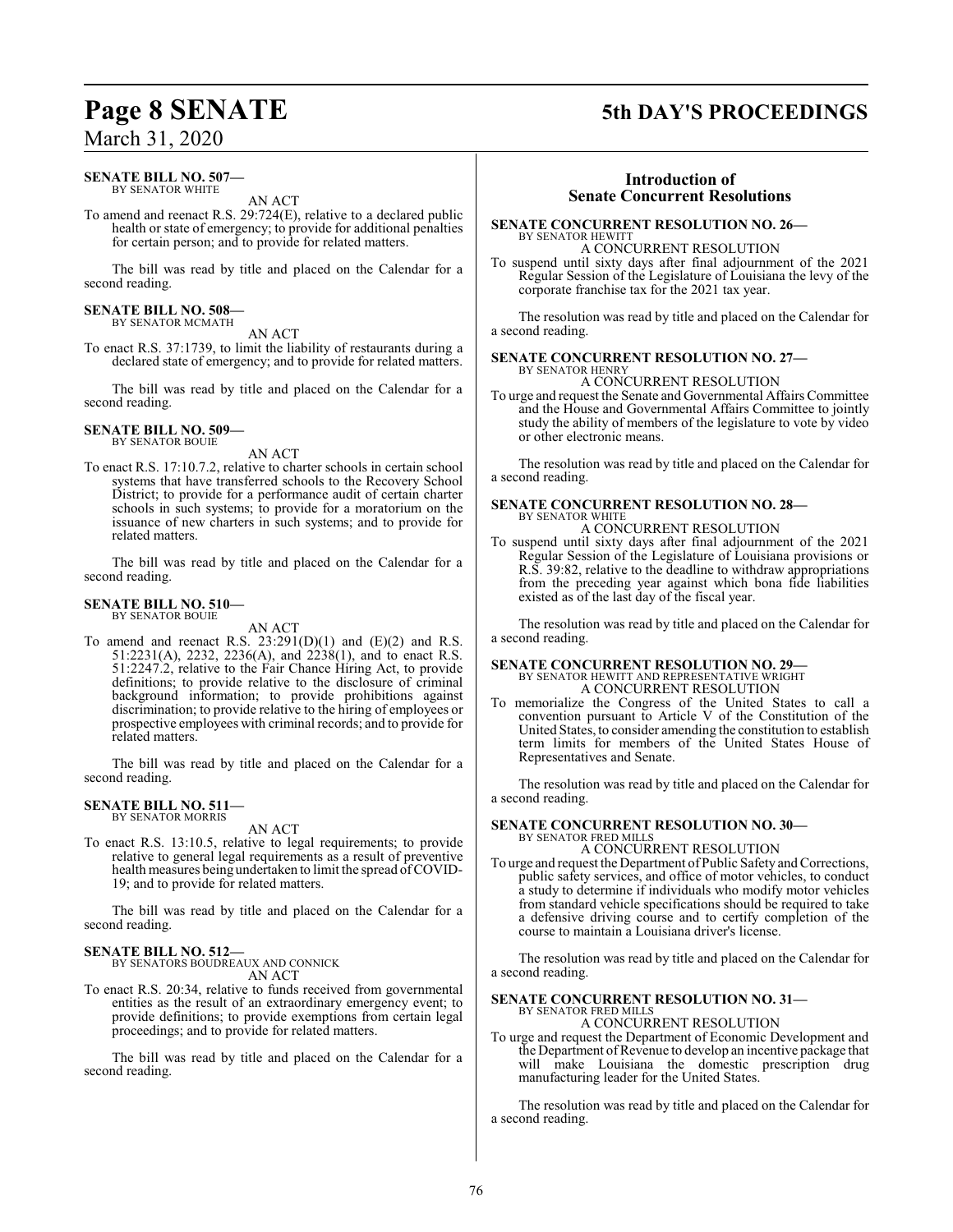# **5th DAY'S PROCEEDINGS Page 9 SENATE**

# March 31, 2020

## **SENATE CONCURRENT RESOLUTION NO. 32—** BY SENATOR HEWITT

A CONCURRENT RESOLUTION

To suspend until sixty days after final adjournment of the 2021 Regular Session ofthe Legislature ofLouisiana all deadlines and quorum requirements of local public bodies of state law to ensure the continued operation of local government.

The resolution was read by title and placed on the Calendar for a second reading.

### **SENATE CONCURRENT RESOLUTION NO. 33—**

BY SENATOR ROBERT MILLS

A CONCURRENT RESOLUTION To suspend until sixty day after final adjournment of the 2021 Regular Session of the Legislature of Louisiana the provisions of R.S.  $27:435(A)(5)$ , relative to the payment of device operation fees by owners of video draw poker devices.

The resolution was read by title and placed on the Calendar for a second reading.

### **SENATE CONCURRENT RESOLUTION NO. 34—** BY SENATOR MIZELL

A CONCURRENT RESOLUTION

To memorialize the Congress of the United States to support H.R. 141 and S. 521 of the 116<sup>th</sup> Congress, the Social Security Fairness Act, and to take such other actions as are necessary to review and consider eliminating provisions of federal law which reduce Social Security benefits for those receiving pension benefits from certain federal, state, or local government retirement or pension systems, plans, or funds.

The resolution was read by title and placed on the Calendar for a second reading.

### **SENATE CONCURRENT RESOLUTION NO. 35—**

BY SENATOR MIZELL

A CONCURRENT RESOLUTION To urge and request the Department of Transportation and Development to determine which of its assets are available for broadband internet lines and to implement a "Dig Once" policy allowing broadband internet operators to install cable in the ground more economically.

The resolution was read by title and placed on the Calendar for a second reading.

### **Rules Suspended**

### **Introduction of Senate Bills and Joint Resolutions**

**SENATE BILL NO. 513—** BY SENATOR REESE

### AN ACT

To enact R.S. 11:1928(E), relative to consolidated public retirement systems; to provide relative to membership; to provide with respect to reemployment of retirees in the Parochial Employees' Retirement System; to provide with respect to contributions to the retirement system during the period of reemployment; to provide with respect to calculation of additional benefit; to provide relative to disability retirees; to provide with respect to a critical shortage of skilled employees; to provide with respect to advertisement of notice that a critical shortage of skilled employees exists; and to provide for related matters.

The bill was read by title and placed on the Calendar for a second reading.

### **SENATE BILL NO. 514—**

BY SENATOR LUNEAU ANDCARTER AN ACT

To enact R.S. 37:695.1, relative to engineers; to provide for powers and duties of the Louisiana Professional Engineering and Land Surveying Board; to provide for qualifications; to provide for waivers of certain requirements; to provide for certain procedures and conditions; and to provide for related matters.

The bill was read by title and placed on the Calendar for a second reading.

### **Introduction of Senate Resolutions**

**SENATE RESOLUTION NO. 14—**

BY SENATOR HENSGENS A RESOLUTION

To approve the annual state integrated coastal protection plan for Fiscal Year 2021, as adopted by the Coastal Protection and Restoration Authority Board.

The resolution was read by title and placed on the Calendar for a second reading.

### **SENATE RESOLUTION NO. 15—** BY SENATOR PRICE

A RESOLUTION

To urge and request the state retirement systems to report to the legislature on alternative methods for providing permanent benefit increases to retirees.

The resolution was read by title and placed on the Calendar for a second reading.

### **Messages from the House**

The following Message from the House was received and read as follows:

The House intends to adjourn for more than three days in accordance with the provisions of Article III, Section 10.

> Respectfully submitted, MICHELLE D. FONTENOT Clerk of the House of Representatives

### **Rules Suspended**

### **Introduction of Senate Bills and Joint Resolutions**

**SENATE BILL NO. 515—** BY SENATOR FOIL

AN ACT

To amend and reenact R.S. 37:3703(B)(4), relative to the membership of the Louisiana Behavior Analyst Board; to provide for the length of an appointment term; to provide for applicability; and to provide for related matters.

The bill was read by title and placed on the Calendar for a second reading.

### **Privileged Report of the Committee on Senate and Governmental Affairs**

### **ENROLLMENTS**

Senator Hewitt, Chairman on behalf oftheCommittee on Senate and Governmental Affairs, submitted the following report: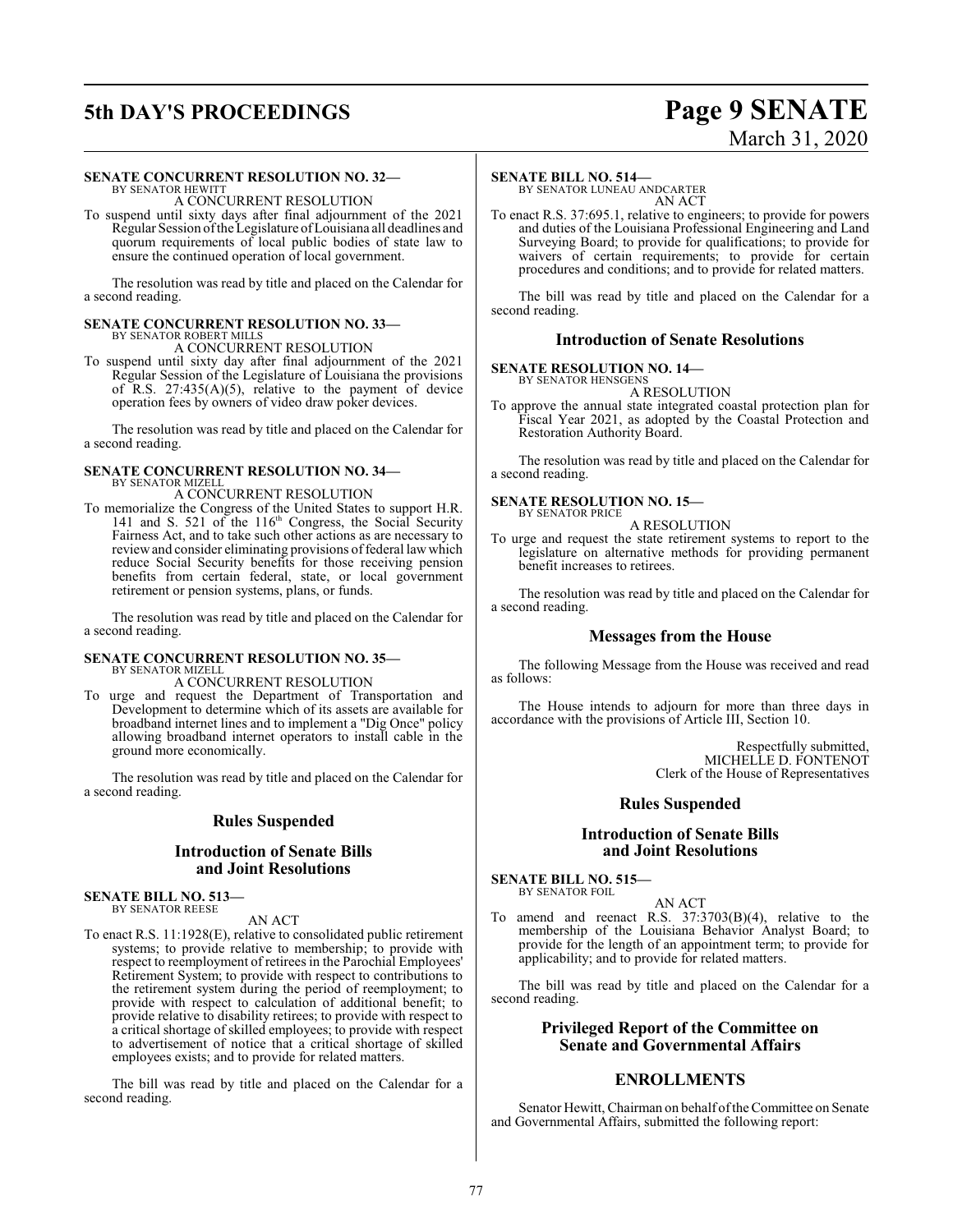# March 31, 2020

### **Page 10 SENATE 5th DAY'S PROCEEDINGS**

March 13, 2020

To the President and Members of the Senate:

I am directed by your Committee on Senate and Governmental Affairs to submit the following report:

The following Senate Resolutions have been properly enrolled:

### **SENATE RESOLUTION NO. 3—** BY SENATORS TARVER AND PEACOCK

A RESOLUTION

To commend The Shreveport Sun, its owners, editors, and staff, on the occasion of its one hundredth anniversary and to acknowledge its exemplary status as the oldest black weekly newspaper in the state of Louisiana.

#### **SENATE RESOLUTION NO. 4—** BY SENATOR BOUDREAUX

A RESOLUTION

To express the sincere condolences of the Senate of the Legislature of Louisiana upon the death of Audrey Mae Caudgest Simon, native of New Orleans, Louisiana, and a long-time resident of Lafayette, Louisiana.

#### **SENATE RESOLUTION NO. 5—** BY SENATOR BOUDREAUX

A RESOLUTION

To commend Sergeant Major Anazia M. Andrus-Sam on thirty-one years of outstanding and selfless service to her country in the United States Army and the United States Army Reserve.

### **SENATE RESOLUTION NO. 6—** BY SENATOR PETERSON

A RESOLUTION

To recognize Wednesday, April 1, 2020, as the thirty-sixth annual Red and White Day at the Louisiana Legislature.

### **SENATE RESOLUTION NO. 7—** BY SENATOR CATHEY

A RESOLUTION

To designate April 7, 2020, as FFA Day at the Louisiana State Capitol and to commend the state officers of the Louisiana FFA Association.

> Respectfully submitted, SHARON W. HEWITT Chairman

The foregoing Senate Resolutions were signed by the President of the Senate and presented to the Secretary of State by the Secretary.

### **Privileged Report of the Committee on Senate and Governmental Affairs**

### **ENROLLMENTS**

Senator Hewitt, Chairman on behalf ofthe Committee on Senate and Governmental Affairs, submitted the following report:

### March 17, 2020

To the President and Members of the Senate:

I am directed by your Committee on Senate and Governmental Affairs to submit the following report:

The following Senate Concurrent Resolutions have been properly enrolled:

### **SENATE CONCURRENT RESOLUTION NO. 12—** BY SENATOR PEACOCK

A CONCURRENT RESOLUTION

To commend and congratulate Airline High School senior Bhavani Tivakaran upon being selected as the 2019 Governor of Louisiana Girls State and to recognize her extraordinary accomplishments.

SENATE CONCURRENT RESOLUTION NO. 13-BY SENATORS PEACOCK, ABRAHAM, ALLAIN, BARROW, BERNARD, BOUDREAUX, CATHEY, CLOUD, CONNICK, CORTEZ, FESI, FIELDS, FOUL, HARRIS, HEWITT, JACKSON, JOHNS, MCMATH, MILLIGAN, FRED MILLS, ROBERT A CONCURRENT RESOLUTION

To commend Meagan Crews upon winning the title of Miss Louisiana 2019.

#### **SENATE CONCURRENT RESOLUTION NO. 14—** BY SENATOR PEACOCK

A CONCURRENT RESOLUTION

To express the sincere and heartfelt condolences of the Legislature of Louisiana upon the family, friends, and fellowship of postal workers of Antonio Deshon Williams, a person fulfilled by his service to his fellow man, family, and community.

#### **SENATE CONCURRENT RESOLUTION NO. 15—** BY SENATOR PEACOCK

A CONCURRENT RESOLUTION

To express sincere appreciation for a lifetime of dedicated public service provided by the late William Gary Loftin, former Clerk of Court for Caddo Parish, and to celebrate the rich legacy of accomplishments that he leaves to the community of Shreveport and the state of Louisiana.

> Respectfully submitted, SHARON W. HEWITT Chairman

The foregoing Senate Concurrent Resolutions were signed by the President of the Senate.

### **Message to the Secretary of State**

### **SIGNED SENATE CONCURRENT RESOLUTIONS**

March 17, 2020

To the Honorable Secretary of State:

The President of the Senate and the Speaker of the House of Representatives have signed the following Senate Concurrent Resolutions:

### **SENATE CONCURRENT RESOLUTION NO. 3—**

BY SENATOR PEACOCK A CONCURRENT RESOLUTION

To express the heartfelt condolences of the Legislature of Louisiana upon the passing of Shreveport philanthropist and art advocate, Ollie Delton Harrison Jr. and to celebrate his life and his legacy of good works and community service.

**SENATE CONCURRENT RESOLUTION NO. 4—** BY SENATOR PEACOCK

A CONCURRENT RESOLUTION To express the sincere condolences of the Legislature of Louisiana upon the death of an exceptional physician, Isaac "Ike" Muslow, MD, and to commend his lifetime of dedication to the advancement of healthcare and internal medicine instruction.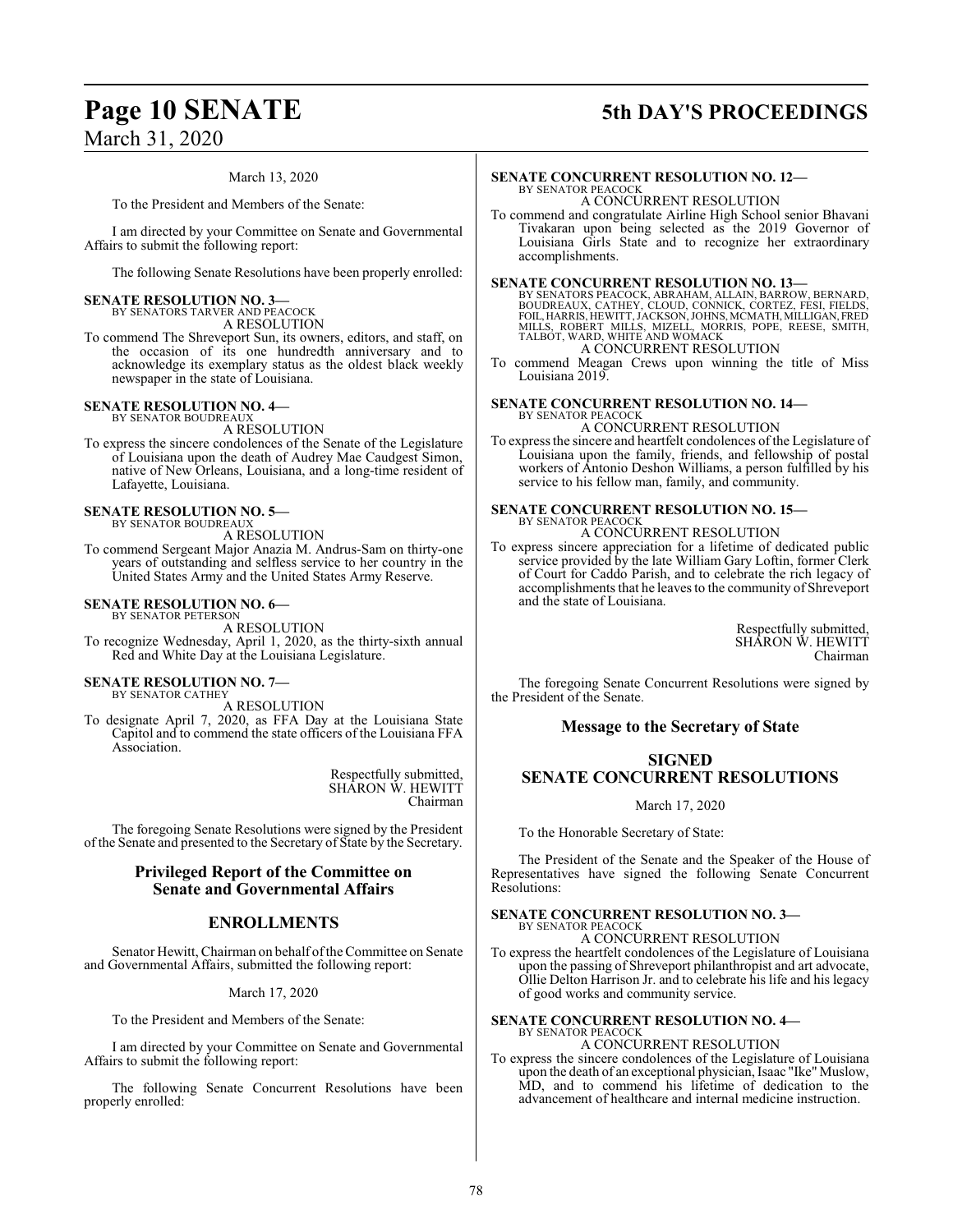## **5th DAY'S PROCEEDINGS Page 11 SENATE**

# March 31, 2020

**SENATE CONCURRENT RESOLUTION NO. 5—**<br>BY SENATORS PEACOCK, ABRAHAM, ALLAIN, BARROW, BERNARD,<br>BOUDREAUX, BOUIE, CARTER, CATHEY, CLOUD, CONNICK, CORTEZ,<br>FESI, FIELDS, FOIL, HARRIS, HENRY, HENSGENS, HEWITT, JACKSON, JOHNS, LAMBERT, LUNEAU, MCMATH, MILLIGAN, FRED MILLS,<br>ROBERT MILLS, MIZELL, MORRIS, PETERSON, POPE, PRICE, REESE,<br>SMITH, TALBOT, TARVER, WARD, WHITE AND WOMACK A CONCURRENT RESOLUTION

To express the sincere condolences of the Legislature of Louisiana upon the passing of the Honorable Donald Wayne "Don" Williamson, to acknowledge his lifelong commitment to public service, and to note his many contributions made on behalf of the state of Louisiana.

### **SENATE CONCURRENT RESOLUTION NO. 6—**

BY SENATORS PEACOCK, ABRAHAM, ALLAIN, BARROW, BERNARD, BOUDREAUX, BOUIE, CARTER, CATHEY, CLOUD, CONNICK, CORTEZ,<br>FESI, FIELDS, FOIL, HARRIS, HENRY, HENSGENS, HEWITT, JACKSON,<br>JOHNS, LAMBERT, LUNEAU, MCMATH, MILLIGAN, FRED MILLS,<br>ROBERT MILLS, MIZELL, MORRIS, PETERSON, POPE, PR

To commend The Shreveport Sun, its owners, editors, and staff, on the occasion of its one hundredth anniversary and to acknowledge its exemplary status as the oldest black weekly newspaper in the state of Louisiana.

### **SENATE CONCURRENT RESOLUTION NO. 8—**

BY SENATORS JOHNS, ABRAHAM, ALLAIN, BARROW, BERNARD,<br>BOUDREAUX,BOUIE,CARTER,CATHEY,CLOUD,CONNICK,CORTEZ,<br>FESI,FIELDS,FOIL,HARRIS,HENSGENS,HEWITT,JACKSON,LUNEAU,<br>MCMATH, MILLIGAN, FRED MILLS, MIZELL, MORRIS, PEACOCK,<br>PETERS **WOMACK** 

### A CONCURRENT RESOLUTION

To express the sincere condolences of the Legislature of Louisiana upon the death of William A. Oliver.

**SENATE CONCURRENT RESOLUTION NO. 9**<br>BY SENATORS FOIL, ABRAHAM, ALLAIN, BARROW, BERNARD,<br>BOUDREAUX, BOUIE, CARTER, CATHEY, CLOUD, CONNICK, CORTEZ,<br>FESI, FIELDS, HARRIS, HENSGENS, HEWITT, JACKSON, JOHNS,<br>LUNEAU, MCMATH, MIL

### A CONCURRENT RESOLUTION

To designate March 2020 as Colorectal Cancer Awareness Month in Louisiana and to commend MaryBird Perkins- Our Lady of the Lake Cancer Center on the achievement of the National Accreditation Program for Rectal Cancer (NAPRC).

> Respectfully submitted, YOLANDA J. DIXON Secretary of the Senate

### **Message from the House**

### **SIGNED HOUSE CONCURRENT RESOLUTIONS**

### March 31, 2020

To the Honorable President and Members of the Senate:

I am directed to inform your honorable body that the Speaker of the House of Representatives has signed the following House Concurrent Resolutions:

### **HOUSE CONCURRENT RESOLUTION NO. 12—**

BY REPRESENTATIVES SCHEXNAYDER, GREEN, ADAMS, AMEDEE,<br>BACALA, BAGALA, BAGLEY, BEAULLIEU, BISHOP, BOURRIAQUE,<br>BRASS, BROWN, BRYANT, BUTLER, CARPENTER, CARRIER, GARY<br>CARTER, ROBBY CARTER, WILFORD CARTER, CORMIER, COUSSAN,<br>CO FARNUM, FIRMENT, FONTENOT, FREEMAN, FREIBERG, FRIEMAN,<br>GADBERRY, GAINES, GAROFALO, GLOVER, GOUDEAU, HARRIS,<br>HENRY, HILFERTY, HODGES, HOLLIS, HORTON, HUGHES, HUVAL,<br>ILLG, IVEY, JAMES, JEFFERSON, JENKINS, MIKE JOHNSON, TRAVI DUSTIN MILLER, GREGORY MILLER, MINCEY, MOORE,<br>MUSCARELLO,NELSON,NEWELL,ROBERTOWEN,CHARLESOWEN,<br>PHELPS, PIERRE, PRESSLY, RISER, ROMERO, SCHAMERHORN,<br>SEABAUGH, SELDERS, ST. BLANC, STAGNI, STEFANSKI,TARVER,<br>THOMAS,THOMPSON,TU WRIGHT, AND ZERINGUE AND SENATORS ABRAHAM, ALLAIN,<br>BARROW, BERNARD, BOUDREAUX, BOUIE, CARTER, CATHEY,<br>CLOUD, CONNICK, CORTEZ, FESI, FIELDS, FOIL, HARRIS, HENRY,<br>HENSGENS, HEWITT, JACKSON, JOHNS, LAMBERT, LUNEAU,<br>MCMATH,MIL

A CONCURRENT RESOLUTION

To commend Louisiana State University on winning the 2020 College Football Playoff National Championship.

**HOUSE CONCURRENT RESOLUTION NO. 13—** BY REPRESENTATIVES SCHEXNAYDER, GREEN, ADAMS, AMEDEE,<br>BRAASS, BAGALA, BAGLEY, BEAULLIEU, BISHOP, BOCRRIAQUE,<br>BRAASS, BROWN, BRYANT, BUTLER, CARPENTER, CARRIER, GARY<br>CARTER, ROBBY CARTER, WILFORD CARTER, CORMIER, GOUSSAN,<br>C BARROW, BERNARD, BOUDREAUX, BOUIE, CARTER, CATHEY,<br>CLOUD, CONNICK, CORTEZ, FESI, FIELDS, FOIL, HARRIS, HENRY,<br>HENSGENS, HEWITT, JACKSON, JOHNS, LAMBERT, LUNEAU,<br>MCMATH,MILLIGAN,FREDMILLS,ROBERTMILLS,MIZELL,MORRIS,<br>PEACOCK,

### A CONCURRENT RESOLUTION

To commend Joe Burrow on winning the 2019 Heisman Memorial Trophy and to recognize his record-breaking accomplishments during the 2019-2020 college football season.

### **HOUSE CONCURRENT RESOLUTION NO. 15—**

BY REPRESENTATIVE DAVIS AND SENATORS BARROW, FOIL, AND **WHITE** 

### A CONCURRENT RESOLUTION

To designate March 2020 as Colorectal Cancer Awareness Month in Louisiana and to commend the Mary Bird Perkins – Our Lady of the Lake Cancer Center.

HOUSE CONCURRENT RESOLUTION NO. 27—<br>BY REPRESENTATIVES SCHENNAYDER AND SENATOR CORTEZ AND<br>REPRESENTATIVES AMEDEE, BACALA, BAGALA, BAGLEY,<br>BEAULLIEU, BISHOP, BOURRIAQUE, BRASS, BROWN, BRYANT,<br>BUTLER, CARRIER, CORMIER, COUSS WHITE, AND WOMACK<br>A CONCURRENT RESOLUTION

To express consent of the Louisiana House of Representatives and the Louisiana Senate for the other house to adjourn the 2020 Regular Session of the Legislature until 11:00 a.m. on March 31, 2020.